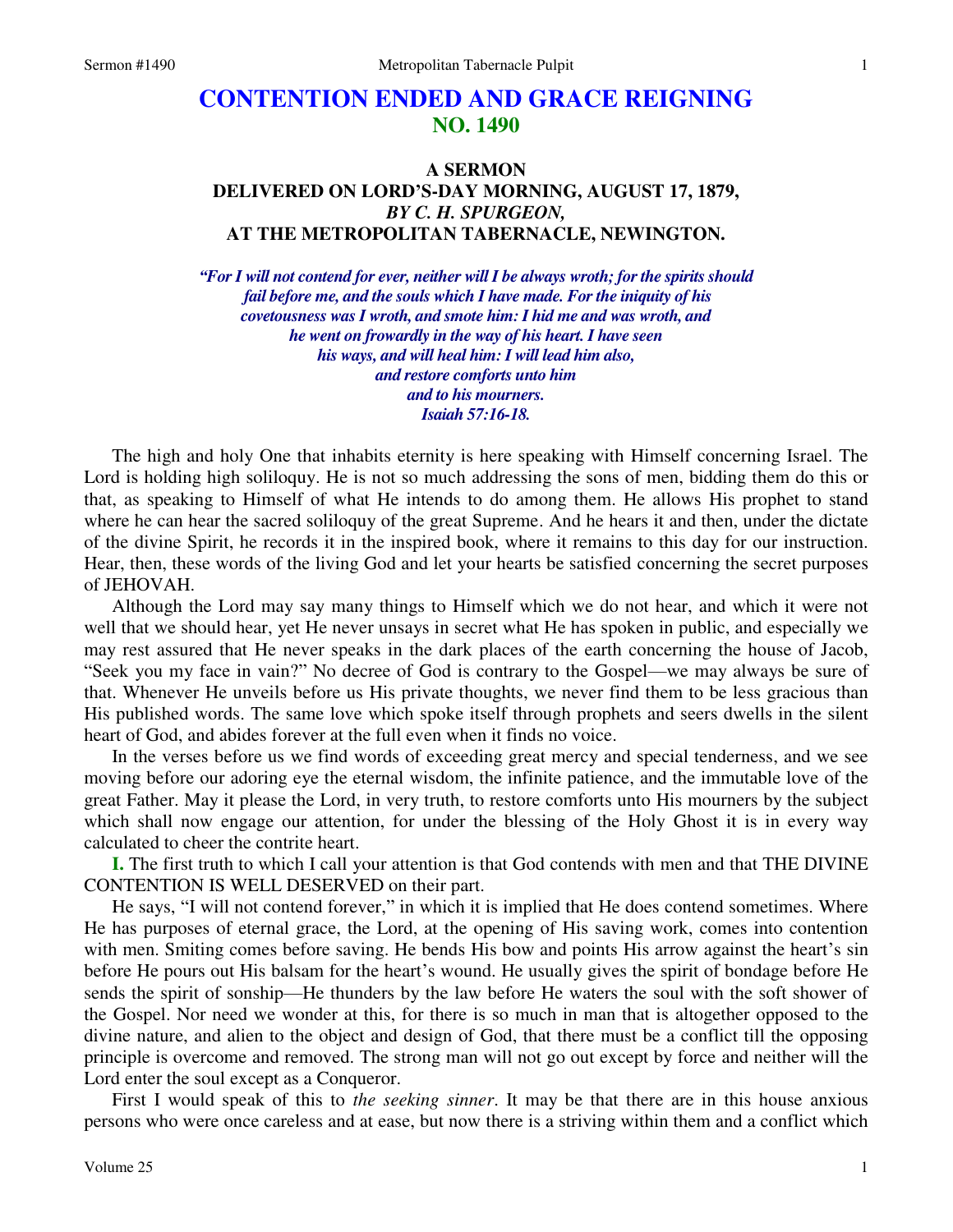rages terribly. The Lord has a controversy with them. However unhappy it makes them, I am right glad that the inward strife is felt by them. Anything is better than the horrible calm of the dead sea of spiritual indifference. My friend, your deadly peace is broken, your fatal sleep is ended, the magic spell of Satan has lost all its power, you are aroused and sadness rules the hour. Your wisest friends are glad of this they welcome your return to feeling even as we rejoice to discover signs of life in one who has been snatched from a watery grave.

 There is now some hope of you. The Spirit of God has come to you as a spirit of bondage and this makes you fear, but fear is often the outrider of faith. The Lord's design in contending with you is to *convince you of your sin*. You will never see sin to be exceedingly sinful unless the Holy Spirit throws His own light upon it. You love sin too much to deal with it impartially—you are so tainted by it in your nature that your conscience by no means censures you so much as your iniquity deserves. Though some say that conscience is the vicegerent of God, there is nothing in the Scriptures to prove that statement, neither is it true. Conscience is an imperfect guide and monitor, and like all the other faculties, it is weakened and vitiated by the fall, so that it is a very prejudiced judge of right and wrong, and too often it puts bitter for sweet and sweet for bitter.

 Conscience is often blinded by self-love and at all times apt to slumber. Until the Holy Ghost quickens your conscience, you will never discover the enormity of sin. You may know it to be evil as a matter of dogma, but you will not feel it to be evil as a matter of experience, nor will you see how greatly, how continually, how wickedly, you have offended the law of God unless the Lord opens your eyes. This He intends to do and He will not cease to strive with you till His purpose is performed.

 My dear friend, the Lord will probably keep up the controversy in your soul until your beauty consumes away, and instead of admiring yourself, you come to loathe yourself. Though you wash yourself with snow-water and make yourself never so clean, yet will He plunge you in the ditch till your own clothes shall abhor you. You shall see your righteousness to be filthy rags and your person to be under the curse, and then part of the Lord's design will be accomplished.

 The next reason for the Lord's contending with you will begin to operate when the first purpose has been accomplished. You will, in your self-abasement, be driven to look to the grace of God. It is hard to part a man from his sin, it is still harder to divorce him from his self-righteousness, and this is a part of the Lord's contention with awakened souls—He determines to rid them of all self-confidence because it is false confidence—and they on their part appear to be resolved to hold to self as long as there is a rag or a thread left. That our salvation is entirely of the grace of God is a lesson which we are slow to learn and yet we must learn it or perish.

 Dear anxious one, if ever you are saved it must be by an act of undeserved favor on God's part. I do not care who you are, you are guilty, and if you escape execution, a free pardon will have to be given to you by the Great King for reasons found in Him alone, for there is nothing in you which can constitute a claim for mercy. You may never have fallen into adultery or murder, nor even have committed theft or false witness, but the same grace is needed to save you as to save an adulteress or a murderer. You have no merit to plead, nor any claim upon God—such claims as you had as a creature you have forfeited and you have done nothing to create any other. You have committed treason against God and you are already condemned by His unquestionable justice. If you shall ever be saved, it must be by a high act of the Lord of mercy, passed in His infinite sovereignty, not because of anything in you to deserve it, but because He will have mercy on whom He will have mercy, and He will have compassion on whom He will have compassion.

 So stands the matter and this controversy between you and your God is meant to bring this fact before you and push the question to an issue with you. When the Lord contends with a man's soul and the law of the Lord enters his spirit, it hides pride from him and lays his glory in the dust. In fact, the truly awakened man cannot find a place low enough to lie in, nor words black enough in which to describe himself. He is driven to a deep spiritual despair of self and to a horror of soul at his presumption in having dared to offend against the God of heaven, and a still deeper horror that he should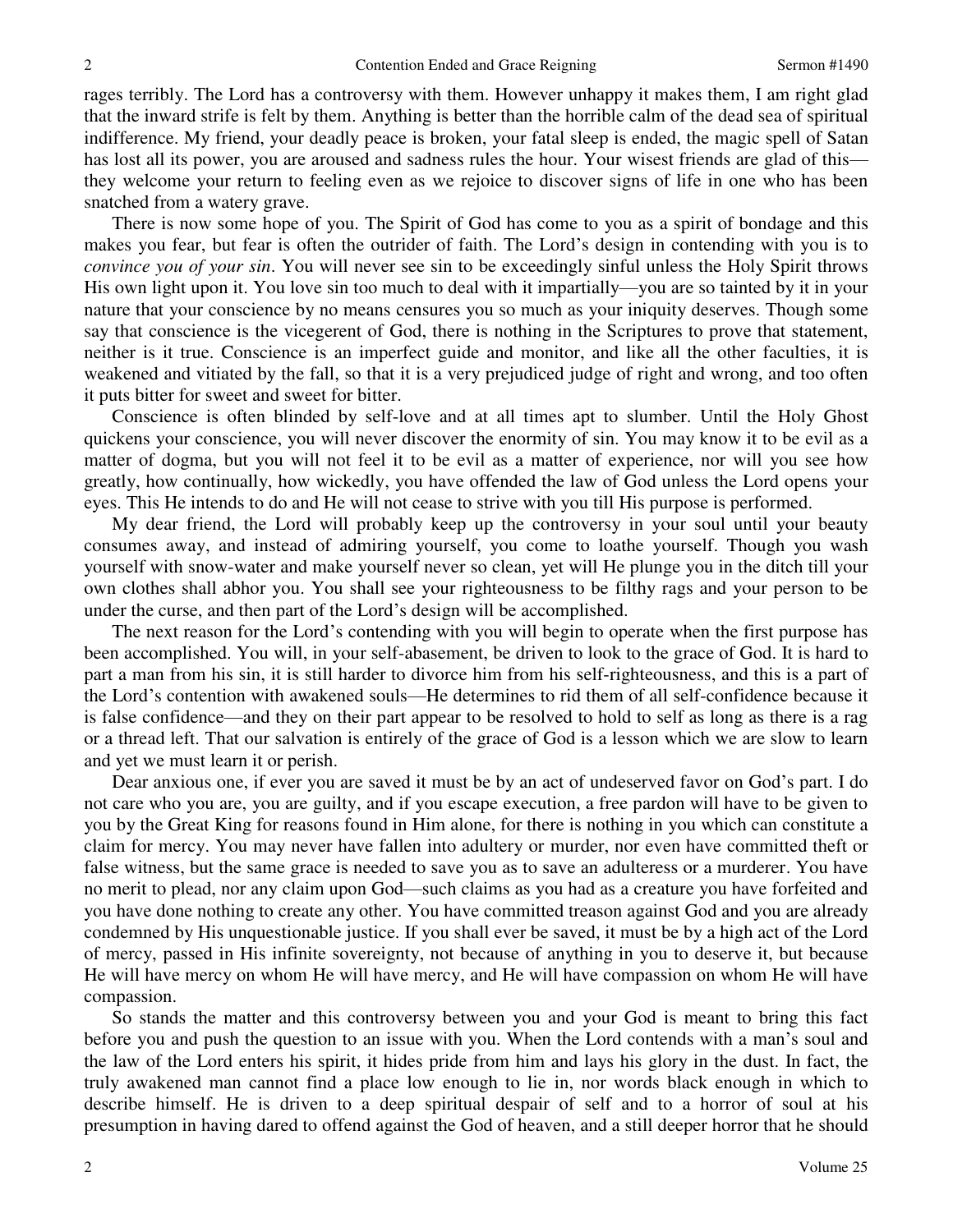have transgressed against the Christ of love and should have rejected Him year after year. May God bring you down to this prostrate condition if He has not done so already.

 If the Lord has now begun to trouble you, He will not have done with you till He has laid you even with the ground. This will not only make you know that you must be saved by grace alone, but it will cause you to value grace itself as more to be desired than much fine gold. A soul with whom God has entered into the lists prizes every word of promise and every single look of grace, for he sees himself to be in an evil plight unless grace shall supervene. The tears of Jesus over sinners are very precious to hearts with whom God is contending. And still much more precious is the blood, the heart's blood of Jesus with which He takes away sin. They can speak lightly of grace who have never had a heavy heart on account of their transgression—but give a man to feel the burden of sin and the faintest hope of grace will be worth all the king's jewels to him.

O sirs, sin is a burden such as an angel's shoulders could not bear, it crushes a man not only into the dust but into the grave, nay, even there he cannot find rest. If nothing else were prepared for the impenitent in the next world except a sight and sense of their own sin it would of itself create a hell within the human bosom. Stake and rack are nothing compared with the torments of remorse. It is God's design to make us feel something of this, that we may bless His name if He does but look upon us or think upon us in a way of grace, and that we may praise and magnify Him with all our hearts forever and ever when He freely pardons us for His own sake and accepts us in Christ Jesus. Do you wonder that God has a contention with seeking souls when such needful and beneficent designs are answered thereby?

 Moreover, no one can be surprised that the Lord lets forth a measure of His wrath upon seeking sinners when we see how they behave, even while they are seeking. We have known them red hot one day and icy cold another, and albeit that they long for mercy, you will see them at certain seasons acting as if they despised it. At times they tremble at God's Word and then they are hardened against it. I may be speaking to some of you who know that during the time of your conviction of sin you have tried to stifle your feelings and you have sought to kill the messenger within who has so effectually aroused you. Many of you have run after carnal amusements and evil pleasures in order to drown conscience and escape from rebuke, and others of you have run to this, that, and the other pretended way of salvation instead of running to Christ alone for His free grace. All this provokes the Most High and therefore it cannot be a wonder that the Lord should have a contention with you.

 But now I turn to *the people of God*. Sometimes, my brethren, our Lord has a contention with us, and then He covers the daughter of Zion with a cloud in the day of His anger, and He burns against Jacob like a flaming fire which devours round about. This is not at all a wonder when we consider how unworthily we often live towards His sacred name. Indeed, "it is of the LORD's mercies that we are not consumed." His contention with us will show itself occasionally in adverse providences. He will aim a deadly shaft at the beloved objects of our heart—perhaps not once alone does the arrow fly, but He seems to empty out His quiver and finds no other targets but the breasts of those who are our other selves. With one believer the Lord contends by a sickness in his own person. With another by the pining away of a beloved wife or child.

 The contention which the Lord has with His elect frequently displays itself in troubles connected with their temporal circumstances. Nothing prospers with them. They make a navy to go to Tarshish for gold and it is broken by a storm. A worm eats up all their increase. The caterpillar devours the garden, and the locust, or the blight, or the drought, or the exceeding moisture destroys the produce of the field. When God has a controversy with His own people He smites again and again in this fashion, nor does He stop at bruises and bleeding wounds. Our heavenly Father never spares the rod. No sin of Eli can be alleged against Him.

 Even more severe are His blows when it comes to be a controversy carried on by His Spirit within the mind. When the light of God's countenance is withdrawn, when conscience is allowed to point out inconsistencies, and hypocrisies, and wanderings of heart, when the promises cease to be wells of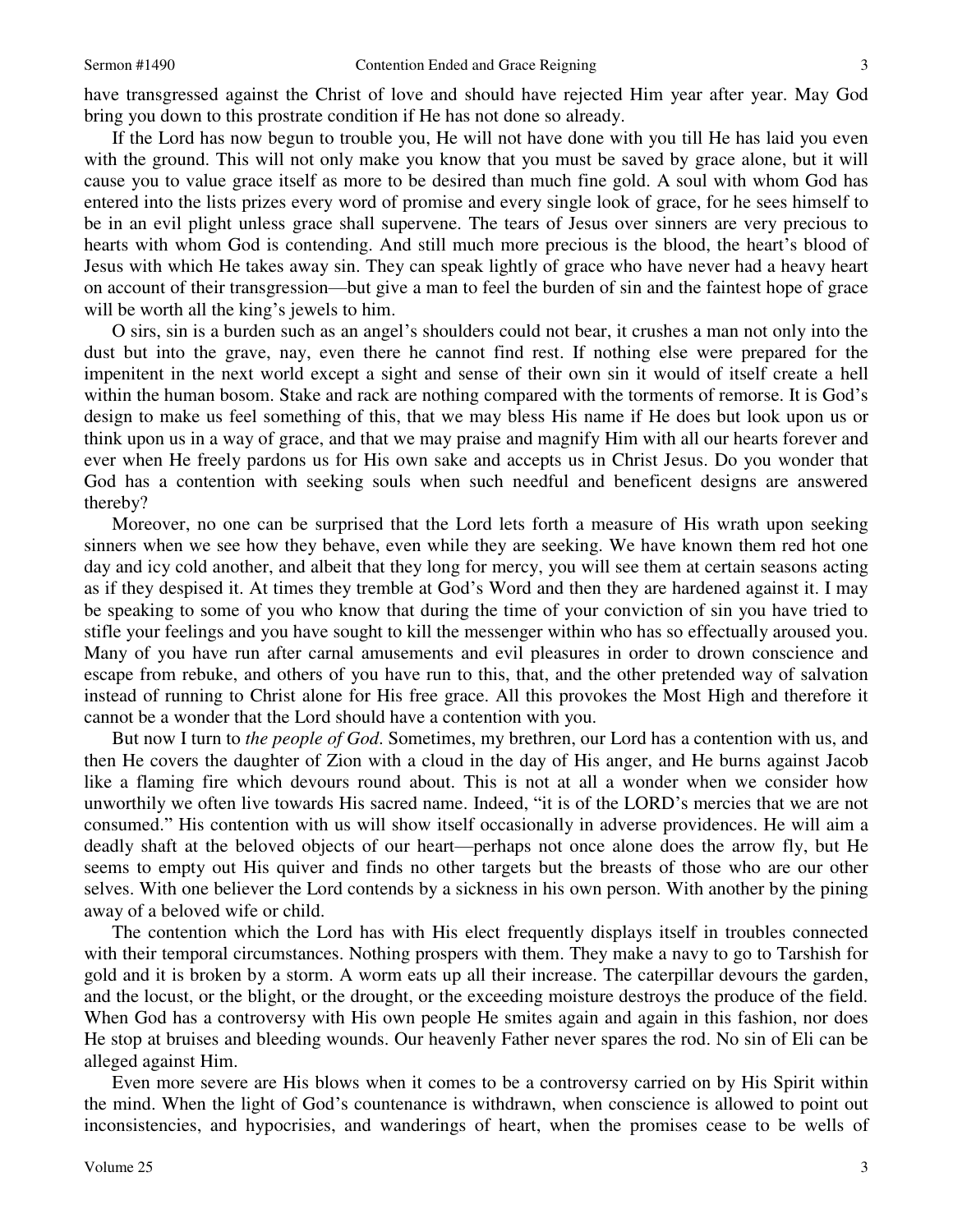comfort, when the means of grace appear to be dry and barren, when private prayer becomes rather a task than a pleasure and communion with God seems to be little more than looking up to an angry Father who only frowns—this is much worse than any providential chastisement. When God smites a man in the heart, the blow is a staggering one.

 The affliction of the soul is the soul of affliction. God will touch His people in their bone and their flesh, and in their very hearts. Ah, my brethren, if you remember your laxity in life, your dullness in prayer, your forgetfulness of God's Word, your hardness of heart at times towards poor sinners, your indifference to the Lord's cause, the want of life, the want of love, the want of power, the want of holiness, the want of the mind of Christ within, the want of delight in the divine will—you will perceive that there is quite enough in us to lead the Lord to have a controversy with us. Has He not said that He will walk contrary to us if we walk contrary to Him? Is it not His special word to us, "You only have I known of all the people of the earth; therefore I will punish you for your iniquity"?

 Chastisement must come to the beloved child of a wise father. The servant may escape, the bastard may know no touch of the rod. But the true-born and well-beloved child of God must smart if he sins, not because his Father dislikes him, but because He loves him. The dearer we are to the heart of God the more jealous He is and the more does He resent any wandering of our heart from Him. His love is strong as death, blessed be His name, but as a natural consequence His jealousy is cruel as the grave. He will not endure unchastity of heart in the beloved object of His eternal choice.

 I have, however, said enough upon this topic, if we are now ready to confess that the divine contention with us is well deserved.

**II.** We now advance to the next truth, namely, that THIS DIVINE CONTENTION WILL COME TO AN END WITH THE CONTRITE.

We know that it will be so, for the words are very express, "For I will not contend for ever, neither will I be always wroth." Oh, catch at this, you humble and contrite ones with whom God has been contending. Here is a word of gracious, absolute, unconditional promise for you. May the Holy Ghost enable you to draw consolation from it.

 The question arises—when may we expect that this promise will be fulfilled? Kindly notice the verse which precedes the text, for that assures us that God has no controversy with the humble and the contrite. This is self-evident, for He declares that with such He will dwell, and the God of grace will not dwell in a house that is full of contention. He contends where He does not abide, but where He abides there is peace. When a man is humble and contrite, then God's contention with him has come to an end. Omnipotence will not lift its hand to overthrow one who yields himself up. Greatness does not strike a fallen foe who craves forgiveness. Majesty will not wreak vengeance upon suppliant misery. Crouch in the dust and JEHOVAH's wrath, which like His thunderbolt smites lofty things, will pass you by.

 Surrender unconditionally, be you saint or sinner. Throw down the weapons of rebellion, doff the plumes of pride, and sue out a pardon on your bended knee. Cry out, "Lord, I am undone, for I have ill done. I am cast away, for I have cast Your fear away. I must die, for I have slain myself. But God, be merciful to me a sinner." Majesty is ever pitiful to misery.

 Nor is it majesty alone that you may look to with hope, but mercy also is your friend. Mercy is very speedy where confession is complete. "If we confess our sins, he is faithful and just to forgive us our sins." Be humbled, for to such God gives grace. The river of His goodness flows along the low valleys. Talk no more of your good works. Boast no longer of your Christian experience, your bright profession, your precise religiousness, but fall at Jesus' feet and lie down. Tears for your eyes are more becoming than rings for your ears. Sackcloth suits your case rather than fine attire. Be humble because you are a nobody, be contrite because you are a sinner.

 It is wonderful how the pity of God has in some cases been excited even by a temporary repentance. When wicked Ahab rent his clothes and put sackcloth upon himself, the Lord took note of it and said, "See you how Ahab humbled himself before me? Because he humbled himself before me I will not bring the evil in his days." When the Ninevites repented, though probably there was very little spiritual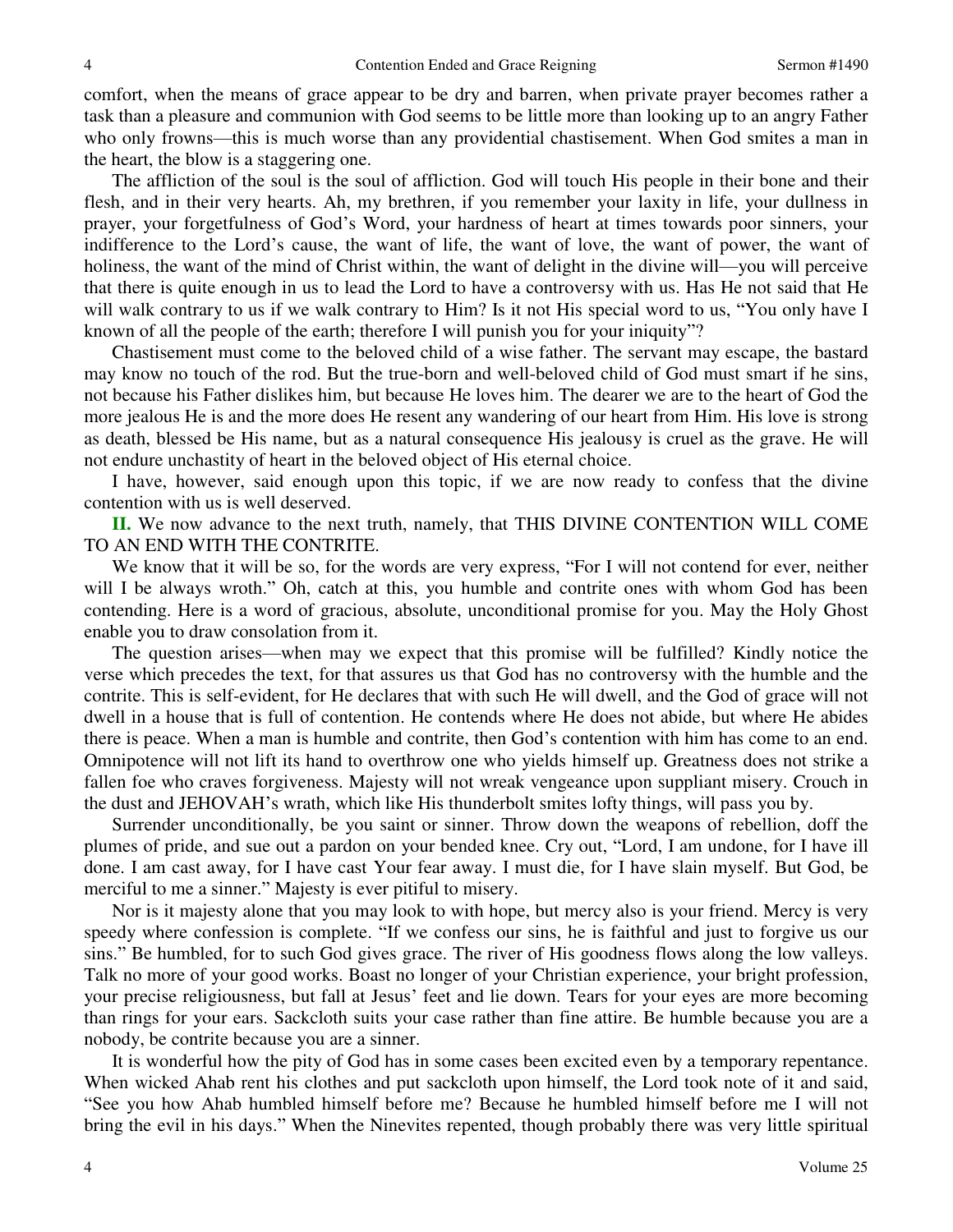about their humbling, yet it was sincere as far as it went, and the Lord turned from His fierce anger and there was a reprieve for the wicked city. This plainly shows that the Lord is speedily moved by true humiliation, and if any soul will but lie before Him in self-abasement and lowliness, He will no longer contend, but will put away His anger.

 Besides, His truth is compromised in this matter for He has given a promise of grace which runs thus, "Humble yourselves in the sight of the Lord and he shall lift you up" (Jam 4:10). He cannot spurn those who submit themselves before Him, for it is written, "Though the LORD be high, yet has he respect unto the lowly." He is full of grace and that grace is for the poor and needy. Condescension to the lowly is His glory, as the blessed Virgin sang of old, and as many fainting ones may sing at this moment if they will—"He has put down the mighty from their seats and exalted them of low degree: he has filled the hungry with good things and the rich he has sent away empty."

 The Lord delights in mercy and His mercy delights to come to those who are most abased in their own esteem and judge themselves to be least worthy of it. We are quite sure that the divine contention will come to an end with the humble and contrite, because as we have said, the promise is, "I dwell in the high and holy place with him also that is of a contrite and humble spirit."

 Do not say, dear cast down one, "God will never look at me. I have no hope, no strength, no merit." This self-abasement prepares you for Him. By this is your house swept and emptied for God to dwell in. He has two houses—one is above in glory, and that high house above is none too high for Him. His other dwelling is below in all His condescension and the lowliest heart is none too lowly for Him. He comes not to wholehearted men who bear their heads aloft and scarcely acknowledge their need of His favor—He comes not to those who trust in themselves and think but little of His grace, but—

> *"He bids His awful chariot roll Far downward from the skies, To visit every humble soul That low before Him lies."*

Lowly roofs attract deity. He comes to those who are broken in heart and when He comes, the contention is over.

 And what else does the Lord promise to do? He says He will dwell with the humble and He adds that He will *revive* them. You are fainting now, poor soul, you are very feeble, you are as one that is slain the Lord will come and revive you—that is, give you new life. He will give you life enough to hope in His mercy, life enough to believe in Jesus Christ His dear Son, life enough to see your transgression covered forever, never to be laid to your charge. He will not contend forever, for on the contrary, He will revive the spirit of the humble.

 Perhaps He means by adding a second "revive" to make us a promise of comfort, "to revive the heart of the contrite ones." Weeping one, He will wipe away those tears. Despairing sinner or desponding saint, if you will lie low at His feet, He will stoop to you and cheer your heart. So anxious is He to cheer His mourners that the third person of the blessed Trinity has undertaken this special work. The Holy Spirit, the Comforter, loves to come where there is comforting work to do. Look up now from your beds, you soul-sick ones, for the great Physician comes to heal you. He ends the inner conflict of your nature by becoming Himself your peace. Look up now, you that sit in darkness, in the valley of the shadow of death, bound with affliction and iron, for the time of your deliverance has come.

 I know your plight, for I have been in it myself, and while I am speaking to you I am remembering the time when my chains clanked as I walked, and when as I lay down to sleep, they entered into my soul so that the visions of the night alarmed me. Job's cry was mine, "I was at ease, but he has broken me asunder: he has also taken me by my neck, and shaken me to pieces, and set me up for his mark." Thus was it with me once, but it was not so forever, for in tender pity my Lord laid down the sword and spoke comfortable words to me. Just when I had come to the worst and I thought no hope would ever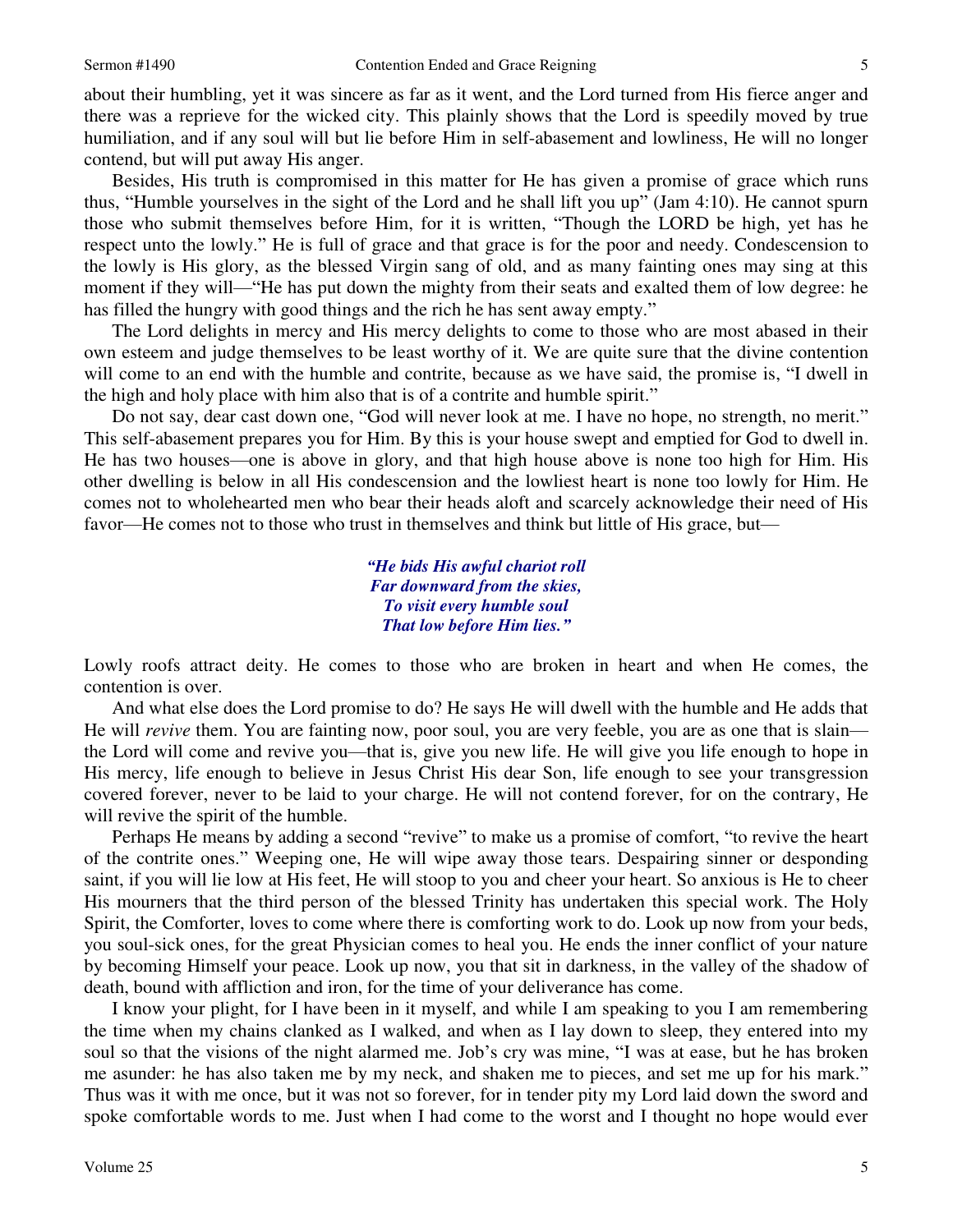visit me, I was made to realize the blessed truth of the text, "I will not contend for ever, neither will I be always wroth," and of that other promise, "With this man will I dwell, even with him that is poor and of a contrite spirit and that trembles at my word."

 Encouraged by my own experience of great love, I feel bound to comfort others. Penitent hearts, He will revive you, He will give you comfort again. Your mourning He will turn to dancing and your sackcloth into beautiful array. Do not, I pray you, sorrow as those that are without hope. This is not the den of despair—so long as this life lasts, it is the hill of hope. Neither are you a person who has any cause to despair, since those whom the Lord chastens, He certainly has not cast away. Men do not prune the vine which they mean to root up and cast into the fire. This chastening is not unto death. There is a measure to your stripes which cannot be passed, and there will be a speedy and happy end to the scourging.

 The Lord's anger endures but for a night and that night will end in a hopeful dawn. When your proud spirit is conquered, the Lord's controversy with you is closed.

**III.** I would now ask your loving attention to this choice fact, that GOD HIMSELF FINDS REASONS FOR ENDING THE CONTENTION.

 We could not have found any, for in ourselves there is much cause for the Lord's anger but none for His grace. A convinced sinner can give no reason why he should be saved. It is a part of his convincement that his mouth is closed as to self-justification. He can make neither apology nor appeal he feels that he will have to say "Amen" to his own damnation if God shall drive him away from the mercy seat. But the Lord Himself finds reasons for His grace. Two of these He mentions in our text.

 The first is found in *human weakness and its inability to bear the divine contention*. "I will not contend for ever, neither will I always be wroth; for the spirits should fail before me, and the souls which I have made." The Lord's chastisement is meant to be corrective, not destructive. His intent is curing, not killing, and therefore He will not make His medicine too potent, or His surgery too severe. He presses His heavy hand on the sinner until he cries out with David, "Day and night your hand was heavy upon me: my moisture is turned into the drought of summer." He felt as destitute of life-moisture as if God had wrung him out as men do a wet sheet, and made him dry as cloth which has hung up in the hot sun. All his life and spirits were gone out of him, and he felt that his bones were dried and fit only for the morgue.

 When things have come so far the merciful Lord says, "But I do not desire to kill him. I do not purpose his destruction, for I hate nothing that My hands have made. Nay, I love with all my heart this poor, troubled soul whom it is in My mind to bless." "The LORD does not afflict willingly, nor grieve the children of men." He aims at whipping self out of us, but it is not His will to crash the humble under His feet. In measure will He debate with us, for He aims at our conviction and conversion, and not at our condemnation. If He were to go forth to fight against us, it would be as when fire enters into battle with briars and thorns. He would go through us and burn us all together.

 Our weakness shall plead for us, even as it is said in the seventy-eighth Psalm, at the thirty-eighth and thirty-ninth verses—"But he, being full of compassion, forgave their iniquity, and destroyed them not: yea, many a time turned he his anger away, and did not stir up all his wrath. For he remembered they were but flesh; a wind that passes away, and comes not again." Upon certain strong minds God lays a heavy load of conviction, as, for instance, upon John Bunyan, whose five years of inward contention you will find mapped out in his, "Grace Abounding." But these cases are not the rule and in such instances the Lord means to make a peculiarly useful and experienced man. In the formation of a competent leader and a spiritual champion, the Lord exercises the man to make him expert in dealing with others.

 But He does not do this with poor, weak minds which are rendered still weaker by the assaults of Satan and their inward fears. "He gathers the lambs in his bosom, and does gently lead those that are with young." "I will not contend forever," says He, "for the spirits should fail before me, and the souls which I have made." Some men under a sense of sin have been driven to lay violent hands upon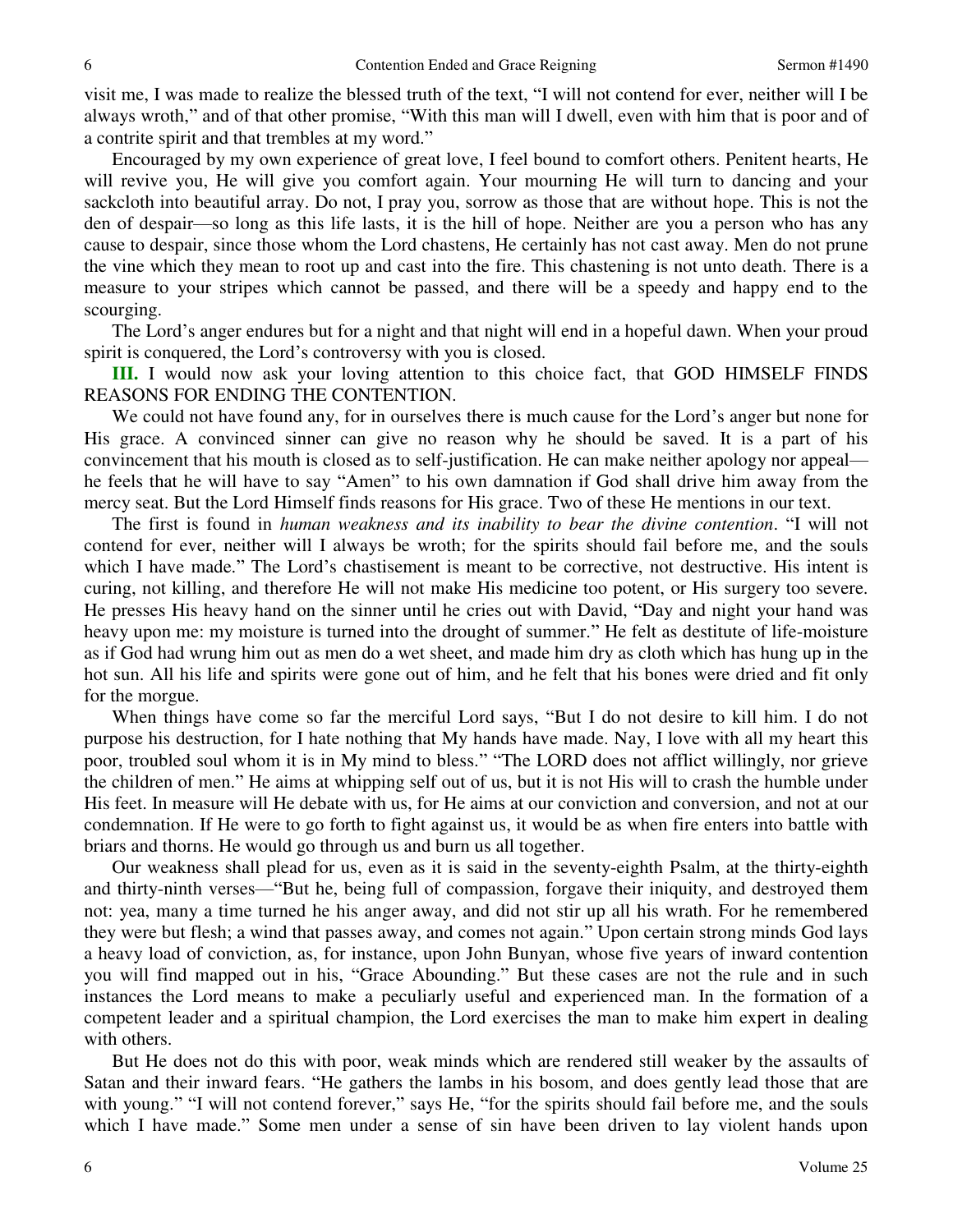themselves. Others have been scarcely able to eat or drink, and many have been severely injured in their health by the inward corrosion caused by strong conviction. A sense of sin fills some souls with gall and wormwood to such a degree that they are drunken with it and are as men at their wits end—but God stays His rough wind and holds in the rage of His tempest.

 In due time He says to Moses, "Stand back, and let your law-work cease; you have been faithful as My servant, now retire and let My Son come in, for He is meek and lowly in heart, and those who tremble at My Word shall now find rest unto their souls by His knowledge." Yes, this is God's reason for being gentle with His people—"For My name's sake will I defer my anger, and for my praise will I refrain for you, that I cut you not off." Sometimes when He sends them correction after correction, chastisement after chastisement, they can scarce bear up under it. But it is never His intention to destroy His own children and therefore He stays His hand and says that He will not always chide, nor keep His anger forever, for, "Like as a father pities his children, so the LORD pities them that fear him; for he knows our frame; he remembers that we are dust."

 If any of you are enduring such a variety of troubles that you are staggered and feel that you can hold up no longer, then you must appeal to the pity of the Lord. If your heart is like a lily when the stalk is bruised, drooping on its stem, and your soul is pining like a consumptive child, and your heart is melted like wax in the midst of your bowels, let your weakness appeal to God. Yea, it is appealing even now. He says, "I know their sorrows. I have surely seen the affliction of my people and I have heard their cry. I have visited their transgression with the rod and they are brought very low, but they can bear no more, therefore shall the sighing of the prisoner come before me." The Lord marks man, "fragile," as we do boxes of glass which must not be roughly handled lest they are broken. In this frailty He finds a reason for tenderness—let His name be adored for it.

 His second reason is, to my mind, even more extraordinary. It is given in the next verse, "For the iniquity of his covetousness was I wroth, and smote him: I hid me, and was wroth, and he went on frowardly in the way of his heart." This argument is founded on *the inoperativeness of the divine contention upon the heart which is to be won*. The Lord says, "I was angry with him, and smote him." Did he repent? No. "I hid my face from him." Did he humble himself? No, "he went on frowardly in the way of his heart." What is the reason of this wicked petrifying of the heart? Here is the key to the cause—

> *"Law and terrors do but harden All the while they work alone, Nothing but a blood-bought pardon Can dissolve a heart of stone."*

Affliction often drives the child of God into impatience, and of itself it has a hardening and not a softening influence, while even the convictions worked in us by the Spirit of God are often perverted into causes of unbelief, and Satan comes in and drives the soul to unworthy thoughts of God. Such is our evil heart that it even curdles self-loathing and hatred of sin into a reluctance to go to God, and into a persuasion of the impossibility of mercy. I have known humiliation and self-despair, which are so much to be desired, lead to unbelief, which is the saddest of all crimes. "Therefore," says the Lord, "I will not contend any longer; for My anger seems to excite rebellion rather than to subdue it."

 See a wise father when he has a proud and obstinate boy who has become estranged. He puts him under strict rule and discipline, and he chides and chastens him. But if the child evidently grows more stubborn, if he is manifestly of such a spirit that the more you drive him, the more he will not be driven, his father says within himself, "I will try other methods with him and see what gentleness will do." Such is the mind of God who says, "For the iniquity of his covetousness was I wroth, and smote him: I hid me, and was wroth, and he went on frowardly in the way of his heart. I have seen his ways, and will heal him: I will lead him also, and restore comforts unto him and to his mourners."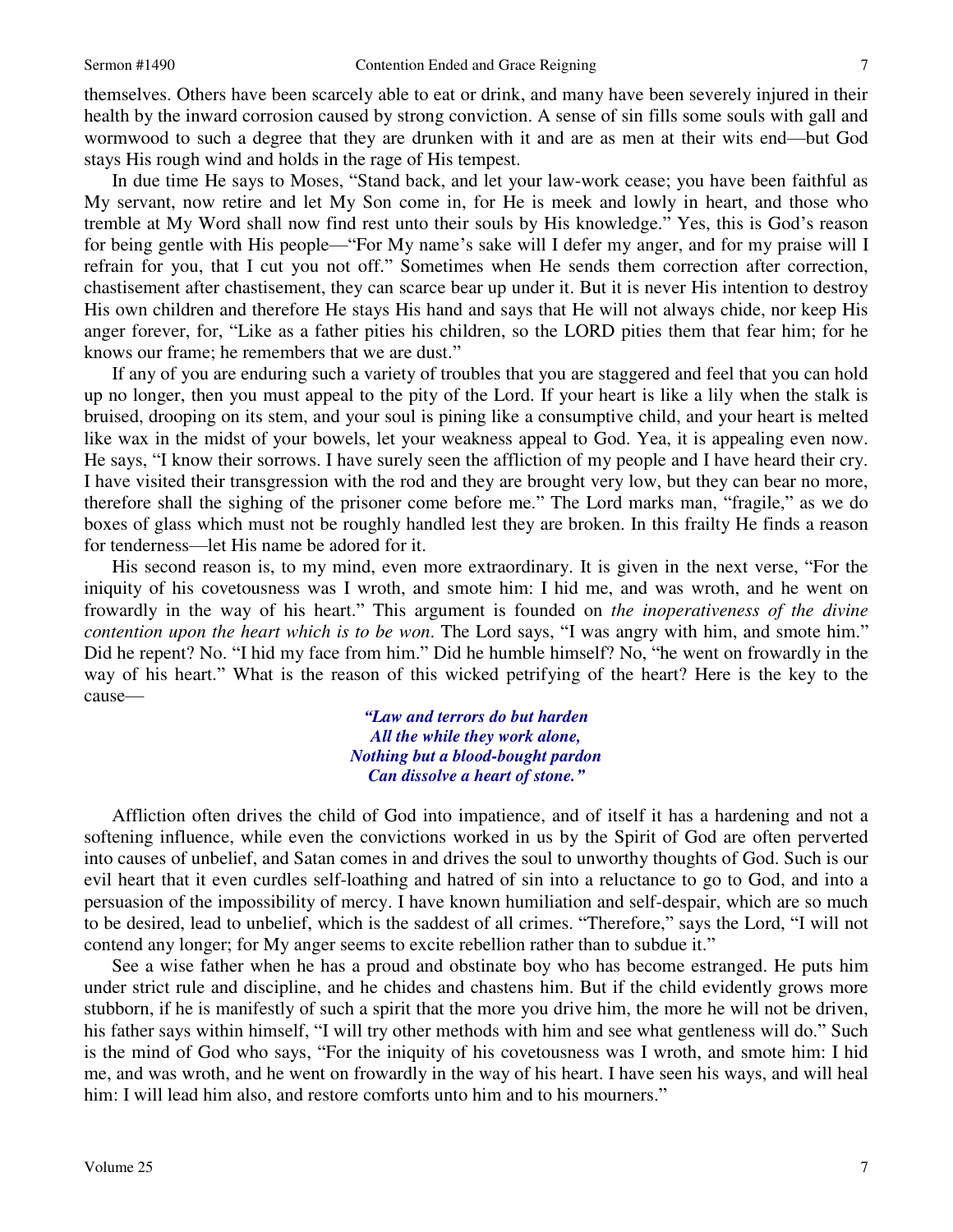If wrath will not humble us, the Lord may yet in His grace try what love can do. He will love us to a better mind, till our heart sings—

> *"And do Thou still invite my love, And court me to be blest? Wilt Thou my friend and patron prove, My refuge and my rest?*

*"Convinced, ashamed, amazed, I now Obey Thy gracious call. To love's command I freely bow, And offer Thee my all."*

**IV.** This brings us to the fourth and last point which is this—God Himself having found a reason why He should cease from contention, nay, two reasons, the one in our weakness and the second in the failure of His own chastisement by reason of the flesh, HE HIMSELF INVENTS AND PROPOSES ANOTHER METHOD FOR ENDING HIS CONTENTIONS and making us right with Himself.

 Here it is and we note, in the first place, that it is an *astonishing* method—"I have seen his ways, and will heal him." Hear this, O you heavens, and be astonished, O earth! God's mercy is not blind mercy, He is merciful in spite of His clear vision of our sins. "I have seen his ways, and yet I will heal him." If God had not seen man's sin, His passing by it would be easy to understand. What the eye does not see, the heart does not rue.

 But it is wonderful that it should be written, "I have seen his ways, and will heal him." The Lord seems to say, "I see him become more froward the more I smite him. I see him provoking Me over and over again though I chide with him. I see not only his ways, but I see through his ways the rebellious heart which dwells within. I see that he is worthless, undeserving, ill-deserving, and hell-deserving. I see that his mind is set on mischief, that he is altogether estranged from Me, even from his birth, and that his whole nature is tainted with rebellion." Yet the Lord adds that astonishing word of grace, "I have seen his ways, and will heal him."

 O soul, God sees what you are. He knows your secret wickedness, and you have not half such an idea of your own sin and perverseness as He has, and yet over the head of it all leaps the eternal, boundless mercy, "I have seen his ways, and will heal him."

 Note that it is an *effectual* method. "I have seen his ways, and will *heal* him"—not, "I will smite him again," but, "I will treat his sin as if it were a disease." That is a very wise thing to do with persons who grievously offend you. When a man's action is very provoking, I like to hear people say, "Surely he must be a little wrong in the head. Poor man, he must be out of order or he would not act so." Put the best construction you can upon an offense and treat it as if it arose out of disease. It is true that sin is much more than a disease, and God might treat us altogether and only from its criminal side, but still it is a disease and therefore He resolves to treat it as such.

 Our great Lord in effect cries, "Oh, this wicked creature of Mine will not own its Creator, this sinful child of Mine will persist in rebelling against My love. Surely something ails him. I will not chasten him again, but I will treat him as a sick man and I will heal him. I will change his nature, I will take away the heart of stone out of his flesh, I will give him a heart of flesh. I will take those dry eyes and fill them with tears. I will take that dumb tongue and inspire it with prayer. I will take that careless heart and melt it with holy penitence. I have seen his ways and will heal him." It is an astonishing way. It is an effectual way.

 Notice further that it is a *tender* way—"I will lead him also." Observe that word. The sinner will have his own way and the Lord has been driving him into another, but he will not go. Now the Lord will come to him in gentleness and lead him. He will say, "Come now, let us reason together." He will appeal to him, and say, "Do not contend with Me any longer. I can strike hard and I could, if I would,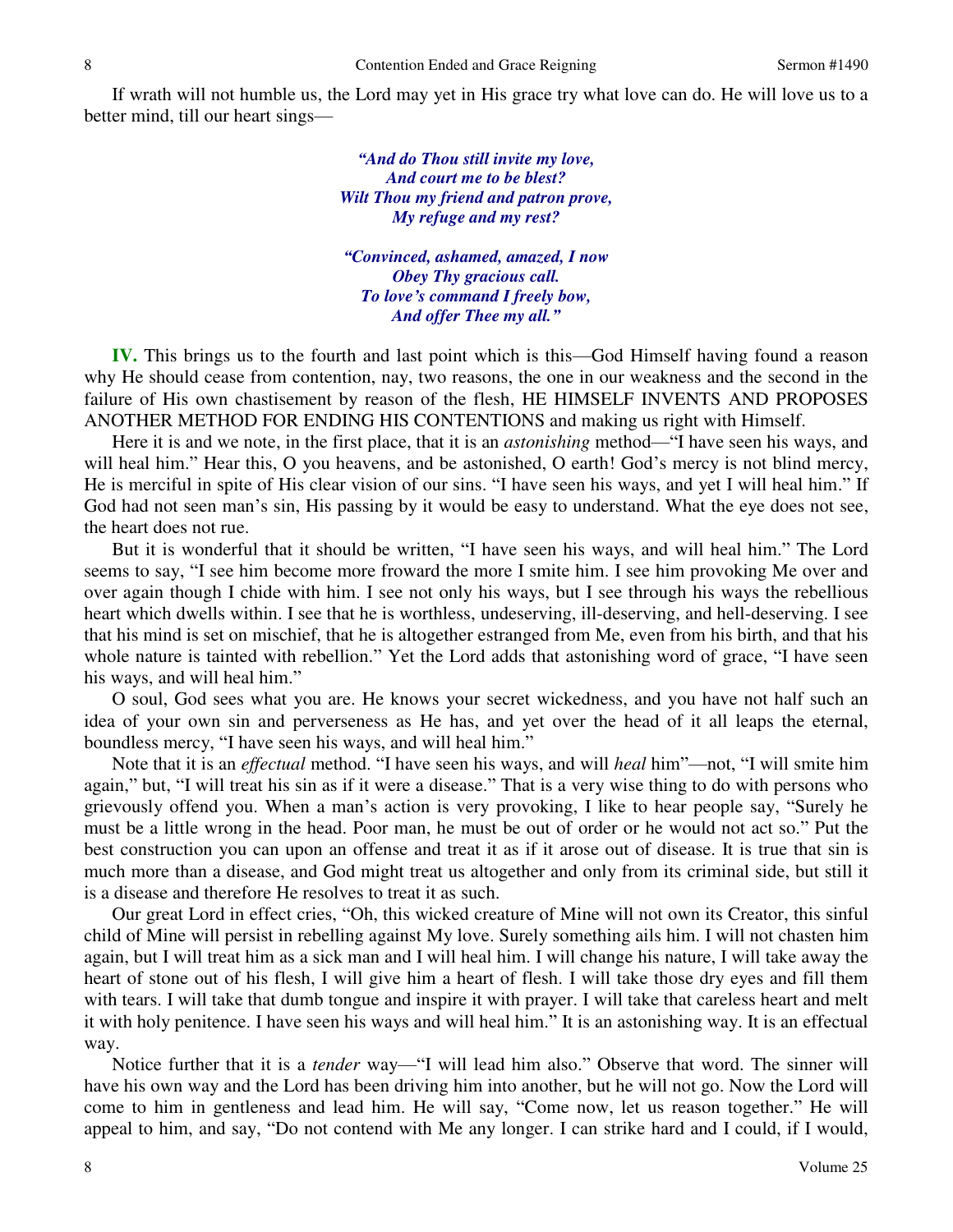strike you into hell. Do not fight with Me, let us make peace. 'As I live, says the LORD, I have no pleasure in the death of him that dies, but that he should turn unto me and live.'" Come unto the Lord, you poor broken-hearted one. He has only strived with you to wean you from your sin and make it possible to Him to save you. Stand not up in your puny insignificance to contend against your God. Do not brazen it out with Him—the mere points of his buckler will break you—as for His sword, if He uses it upon you, you are utterly slain.

 Come, for He will put your sin away, He will cease from His fierce anger and reveal His love. He proclaims pardon. Free grace and dying love are the charming bells which ring you into the banquet of grace. The Lord leads the contrite soul step by step—there is no driving, but like as a shepherd goes before his sheep so the Lord Jesus goes before broken, humble, and contrite spirits, and they know His voice and follow Him.

 Observe, also, how *complete* is this method. As if all that went before were not enough, it is added, "I will restore comforts unto him and to his mourners." How tender this is. He will take away the sorrow as well as the sin, the killing grief as well as the killing disease. He will give us the true balm of Gilead and will pour such wine and oil into our gaping wounds that all shall be healed and the bones which He had broken shall rejoice.

 I do not know whether I have succeeded in striking you all with an impression of my Master's great love, but it is very much upon my soul at this time. It amazes me that though He has been contending with us, after all it is no contention of His heart, but only of His hand! When we have resisted and kept up the contention, He says, "I have smitten you and you revolt more and more: why should you be smitten any more? Your whole head is sick and your whole heart faint with My smiting you. I will chasten you no more, but change My method. I have brought you down almost to death's door by affliction, and yet you kick and struggle still, as if the last breath in you should be spent in fighting against Me. But I will conquer you, if it cannot be accomplished by fear it shall be achieved by love. If you will not yield to My thunder, you shall yield to My sunshine. If you will not bow before My throne, you shall fall before My cross. I will die for you and so I will win you. I will let My own heart be broken for you, that at last you shall look at Me and your heart shall be broken. I will love you. I will love you into life. I will love you up from the very gates of hell. I will love you till you love Me."

 O irresistible love! who can stand against You? O Lord, this morning Your people, if they have rebelled, come weeping back to You to ask You again to give the kiss of reconciliation. We yield, we yield, submitting ourselves without reserve to God. Many a poor sinner who has given up the hope of being saved under the crushing blows of conviction and chastisement, should now cry, "I can hold out no longer.

> *'Lord, what hard heart can still withstand, And still rebellious prove? Refuse to bow to Thy command, Or to accept Thy love?*

*'O'ercome by glorious grace, I now My former war give o'er. To Thy command I gladly bow, And would contend no more.'"*

Oh, come, you wanderers, and rest in Jesus. Come, you most lost, most ruined, most hopeless, and find heaven begun in Christ. Oh, you that sit on the verge of perdition, who have made a covenant with death and a league with hell, whose death warrant seems to be signed, and put into your hands, so that you read it by the flames of hell, whose fury you anticipate—come to Jesus and that handwriting of death shall be blotted out. The impending judgment seems even now to scorch your souls—come and find deliverance from it, for God Himself invites you. Tarry no longer. May Jesus sweetly lead you to Himself. Amen.

9